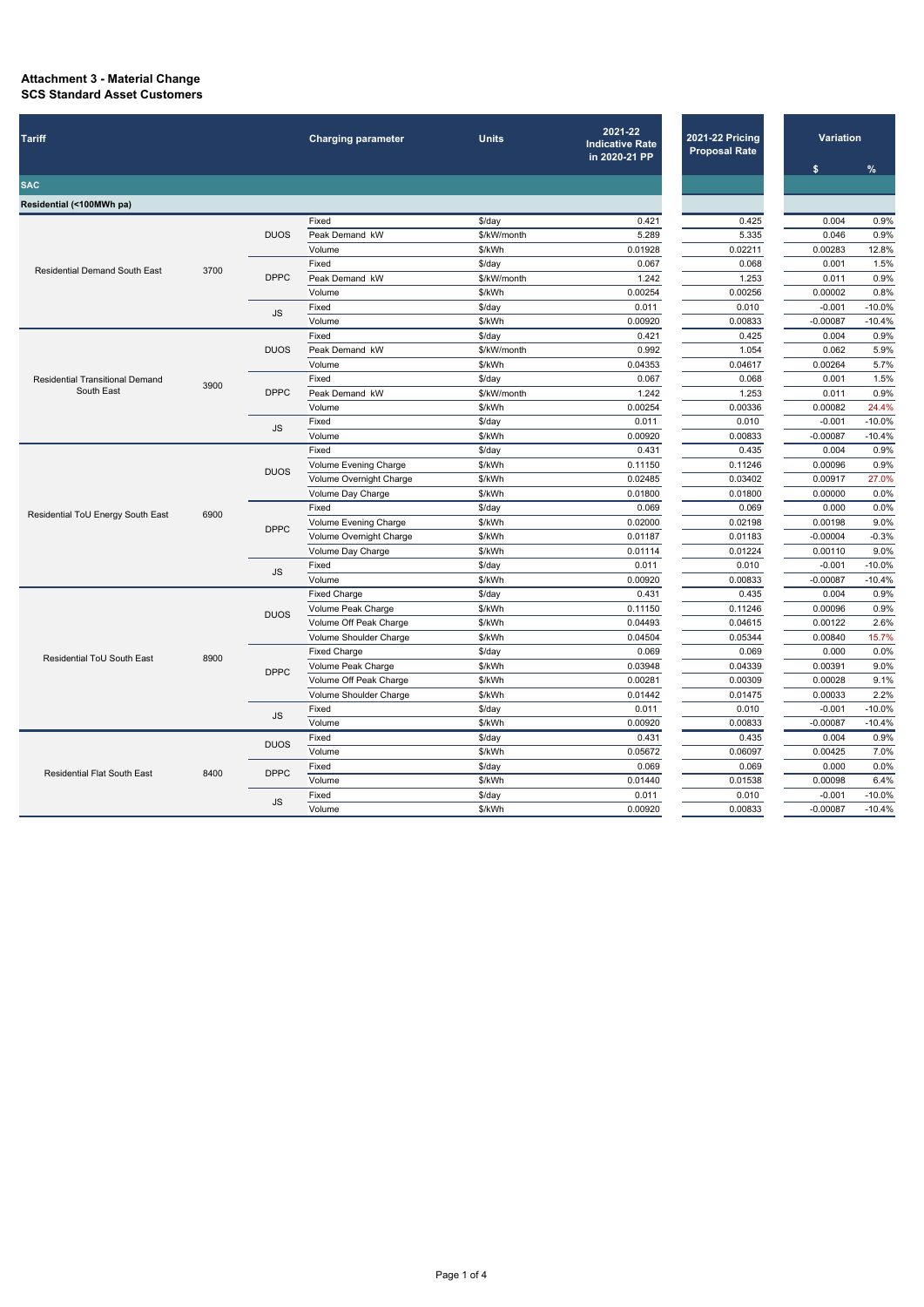| <b>Tariff</b>                                          |      |                      | <b>Charging parameter</b>       | <b>Units</b>          | 2021-22<br><b>Indicative Rate</b><br>in 2020-21 PP | <b>2021-22 Pricing</b><br><b>Proposal Rate</b> | <b>Variation</b><br>$\mathbf{\$}$ | $\%$                |
|--------------------------------------------------------|------|----------------------|---------------------------------|-----------------------|----------------------------------------------------|------------------------------------------------|-----------------------------------|---------------------|
| Small Business (<100MWh pa)                            |      |                      |                                 |                       |                                                    |                                                |                                   |                     |
|                                                        |      |                      | Fixed                           | \$/day                | 0.474                                              | 0.478                                          | 0.004                             | 0.8%                |
|                                                        |      | <b>DUOS</b>          | Peak Demand kW                  | \$/kW/month           | 6.482                                              | 6.537                                          | 0.055                             | 0.8%                |
|                                                        |      |                      | Volume                          | \$/kWh                | 0.03956                                            | 0.04176                                        | 0.00220                           | 5.3%                |
| <b>Small Business Demand South East</b>                | 3600 | <b>DPPC</b>          | Fixed<br>Peak Demand kW         | \$/day<br>\$/kW/month | 0.188<br>1.242                                     | 0.194<br>1.253                                 | 0.006<br>0.011                    | 3.1%<br>0.9%        |
|                                                        |      |                      | Volume                          | \$/kWh                | 0.00699                                            | 0.00739                                        | 0.00040                           | 5.4%                |
|                                                        |      |                      | Fixed                           | \$/day                | 0.011                                              | 0.010                                          | $-0.001$                          | $-10.0%$            |
|                                                        |      | <b>JS</b>            | Volume                          | \$/kWh                | 0.01010                                            | 0.00940                                        | $-0.00070$                        | $-7.4%$             |
|                                                        |      |                      | Fixed                           | \$/day                | 0.474                                              | 0.478                                          | 0.004                             | 0.8%                |
|                                                        |      | <b>DUOS</b>          | Peak Demand kW                  | \$/kW/month           | 0.648                                              | 0.700                                          | 0.052                             | 7.4%                |
| <b>Small Business Transitional Demand</b>              |      |                      | Volume<br>Fixed                 | \$/kWh<br>\$/day      | 0.05922<br>0.188                                   | 0.06180<br>0.194                               | 0.00258<br>0.006                  | 4.2%<br>3.1%        |
| South East                                             | 3800 | <b>DPPC</b>          | Peak Demand kW                  | \$/kW/month           | 1.242                                              | 1.253                                          | 0.011                             | 0.9%                |
|                                                        |      |                      | Volume                          | \$/kWh                | 0.00699                                            | 0.00770                                        | 0.00071                           | 9.2%                |
|                                                        |      | <b>JS</b>            | Fixed                           | \$/day                | 0.011                                              | 0.010                                          | $-0.001$                          | $-10.0%$            |
|                                                        |      |                      | Volume                          | \$/kWh                | 0.01010                                            | 0.00940                                        | $-0.00070$                        | $-7.4%$             |
|                                                        |      |                      | Fixed Band 1                    | \$/day                | 0.485                                              | 0.490                                          | 0.005                             | 1.0%                |
|                                                        |      |                      | Fixed Band 2<br>Fixed Band 3    | \$/day<br>$$$ /day    | 0.728<br>0.971                                     | 0.734<br>0.979                                 | 0.006<br>0.008                    | 0.8%<br>0.8%        |
|                                                        |      |                      | Fixed Band 4                    | $$$ /day              | 1.214                                              | 1.224                                          | 0.010                             | 0.8%                |
|                                                        |      | <b>DUOS</b>          | Fixed Band 5                    | $$$ /day              | 1.456                                              | 1.469                                          | 0.013                             | 0.9%                |
|                                                        |      |                      | Volume Evening Charge           | \$/kWh                | 0.12253                                            | 0.12358                                        | 0.00105                           | 0.8%                |
|                                                        |      |                      | Volume Overnight Charge         | \$/kWh                | 0.05676                                            | 0.06420                                        | 0.00744                           | 11.6%               |
|                                                        |      |                      | Volume Day Charge               | \$/kWh                | 0.03945                                            | 0.03979                                        | 0.00034                           | 0.9%                |
| <b>Small Business Time-of-Use Energy</b><br>South East | 6800 |                      | Fixed Band 1<br>Fixed Band 2    | $$$ /day              | 0.193<br>0.231                                     | 0.194<br>0.233                                 | 0.001<br>0.002                    | 0.5%<br>0.9%        |
|                                                        |      |                      | Fixed Band 3                    | $$$ /day<br>\$/day    | 0.270                                              | 0.272                                          | 0.002                             | 0.7%                |
|                                                        |      |                      | Fixed Band 4                    | \$/day                | 0.308                                              | 0.311                                          | 0.003                             | 1.0%                |
|                                                        |      | <b>DPPC</b>          | Fixed Band 5                    | \$/day                | 0.347                                              | 0.350                                          | 0.003                             | 0.9%                |
|                                                        |      |                      | Volume Evening Charge           | \$/kWh                | 0.02186                                            | 0.02403                                        | 0.00217                           | 9.0%                |
|                                                        |      |                      | Volume Overnight Charge         | \$/kWh                | 0.00911                                            | 0.00924                                        | 0.00013                           | 1.4%                |
|                                                        |      |                      | Volume Day Charge               | \$/kWh                | 0.00874                                            | 0.00942                                        | 0.00068                           | 7.2%                |
|                                                        |      | $\mathsf{JS}\xspace$ | Fixed<br>Volume                 | \$/day<br>\$/kWh      | 0.011<br>0.01010                                   | 0.010<br>0.00940                               | $-0.001$<br>$-0.00070$            | $-10.0%$<br>$-7.4%$ |
| <b>Small Business Flat South East</b>                  |      |                      | Fixed                           | \$/day                | 0.485                                              | 0.490                                          | 0.005                             | 1.0%                |
|                                                        |      | <b>DUOS</b>          | Volume                          | \$/kWh                | 0.06548                                            | 0.06930                                        | 0.00382                           | 5.5%                |
|                                                        | 8500 | <b>DPPC</b>          | Fixed                           | \$/day                | 0.193                                              | 0.194                                          | 0.001                             | 0.5%                |
|                                                        |      |                      | Volume                          | \$/kWh                | 0.01062                                            | 0.01141                                        | 0.00079                           | 6.9%                |
|                                                        |      | JS                   | Fixed                           | \$/day                | 0.011                                              | 0.010                                          | $-0.001$                          | $-10.0%$            |
|                                                        |      |                      | Volume<br><b>Fixed Charge</b>   | \$/kWh<br>\$/day      | 0.01010<br>0.457                                   | 0.00940<br>0.461                               | $-0.00070$<br>0.004               | $-7.4%$<br>0.9%     |
|                                                        |      | <b>DUOS</b>          | Demand Charge kW                | \$/kW/month           | 6.482                                              | 6.537                                          | 0.055                             | 0.8%                |
|                                                        |      |                      | Volume Charge                   | \$/kWh                | 0.03263                                            | 0.03552                                        | 0.00289                           | 8.1%                |
| Business Demand (closed) South East                    | 7100 |                      | <b>Fixed Charge</b>             | \$/day                | 0.000                                              | 0.000                                          | 0.000                             | 0.0%                |
|                                                        |      | <b>DPPC</b>          | Demand Charge kW                | \$/kW/month           | 1.242                                              | 1.253                                          | 0.011                             | 0.9%                |
|                                                        |      |                      | Volume Charge                   | \$/kWh                | 0.00298                                            | 0.00331                                        | 0.00033                           | 10.0%               |
|                                                        |      | JS                   | Fixed<br>Volume                 | \$/day<br>\$/kWh      | 0.011<br>0.01010                                   | 0.010<br>0.00940                               | $-0.001$<br>$-0.00070$            | $-10.0%$<br>$-7.4%$ |
|                                                        |      |                      | <b>Fixed Charge</b>             | \$/day                | 0.485                                              | 0.490                                          | 0.005                             | 1.0%                |
|                                                        | 8800 | <b>DUOS</b>          | Volume Peak Charge              | \$/kWh                | 0.07797                                            | 0.08031                                        | 0.00234                           | 2.9%                |
|                                                        |      |                      | Volume Off Peak Charge          | \$/kWh                | 0.04300                                            | 0.05098                                        | 0.00798                           | 15.7%               |
| <b>Business Time-of-Use South East</b>                 |      |                      | <b>Fixed Charge</b>             | \$/day                | 0.193                                              | 0.194                                          | 0.001                             | 0.5%                |
|                                                        |      | <b>DPPC</b>          | Volume Peak Charge              | \$/kWh                | 0.01458                                            | 0.01602                                        | 0.00144                           | 9.0%                |
|                                                        |      |                      | Volume Off Peak Charge<br>Fixed | \$/kWh                | 0.00738<br>0.011                                   | 0.00720<br>0.010                               | $-0.00018$<br>$-0.001$            | $-2.5%$<br>$-10.0%$ |
|                                                        |      | $\mathsf{JS}\xspace$ | Volume                          | \$/day<br>\$/kWh      | 0.01010                                            | 0.00940                                        | $-0.00070$                        | $-7.4%$             |
|                                                        |      |                      | Fixed Band 1                    | \$/day                | 0.485                                              | 0.490                                          | 0.005                             | 1.0%                |
|                                                        |      |                      | Fixed Band 2                    | \$/day                | 0.728                                              | 0.734                                          | 0.006                             | 0.8%                |
|                                                        |      | <b>DUOS</b>          | Fixed Band 3                    | \$/day                | 0.971                                              | 0.979                                          | 0.008                             | 0.8%                |
|                                                        |      |                      | Fixed Band 4                    | \$/day                | 1.214                                              | 1.224                                          | 0.010                             | 0.8%                |
|                                                        |      |                      | Fixed Band 5                    | \$/day                | 1.456                                              | 1.469                                          | 0.013                             | 0.9%                |
| Small Business Wide Inclining Fixed                    |      |                      | Volume<br>Fixed Band 1          | \$/kWh<br>\$/day      | 0.06548<br>0.193                                   | 0.06930<br>0.194                               | 0.00382<br>0.001                  | 5.5%<br>0.5%        |
| <b>Tariff South East</b>                               | 6000 |                      | Fixed Band 2                    | \$/day                | 0.231                                              | 0.233                                          | 0.002                             | 0.9%                |
|                                                        |      |                      | Fixed Band 3                    | $\frac{1}{2}$ /day    | 0.270                                              | 0.272                                          | 0.002                             | 0.7%                |
|                                                        |      | <b>DPPC</b>          | Fixed Band 4                    | \$/day                | 0.308                                              | 0.311                                          | 0.003                             | 1.0%                |
|                                                        |      |                      | Fixed Band 5                    | \$/day                | 0.347                                              | 0.350                                          | 0.003                             | 0.9%                |
|                                                        |      |                      | Volume                          | \$/kWh                | 0.01062                                            | 0.01141                                        | 0.00079                           | 6.9%                |
|                                                        |      | $\mathsf{JS}\xspace$ | Fixed<br>Volume                 | \$/day<br>\$/kWh      | 0.011<br>0.01010                                   | 0.010<br>0.00940                               | $-0.001$<br>$-0.00070$            | $-10.0%$<br>$-7.4%$ |
|                                                        |      |                      |                                 |                       |                                                    |                                                |                                   |                     |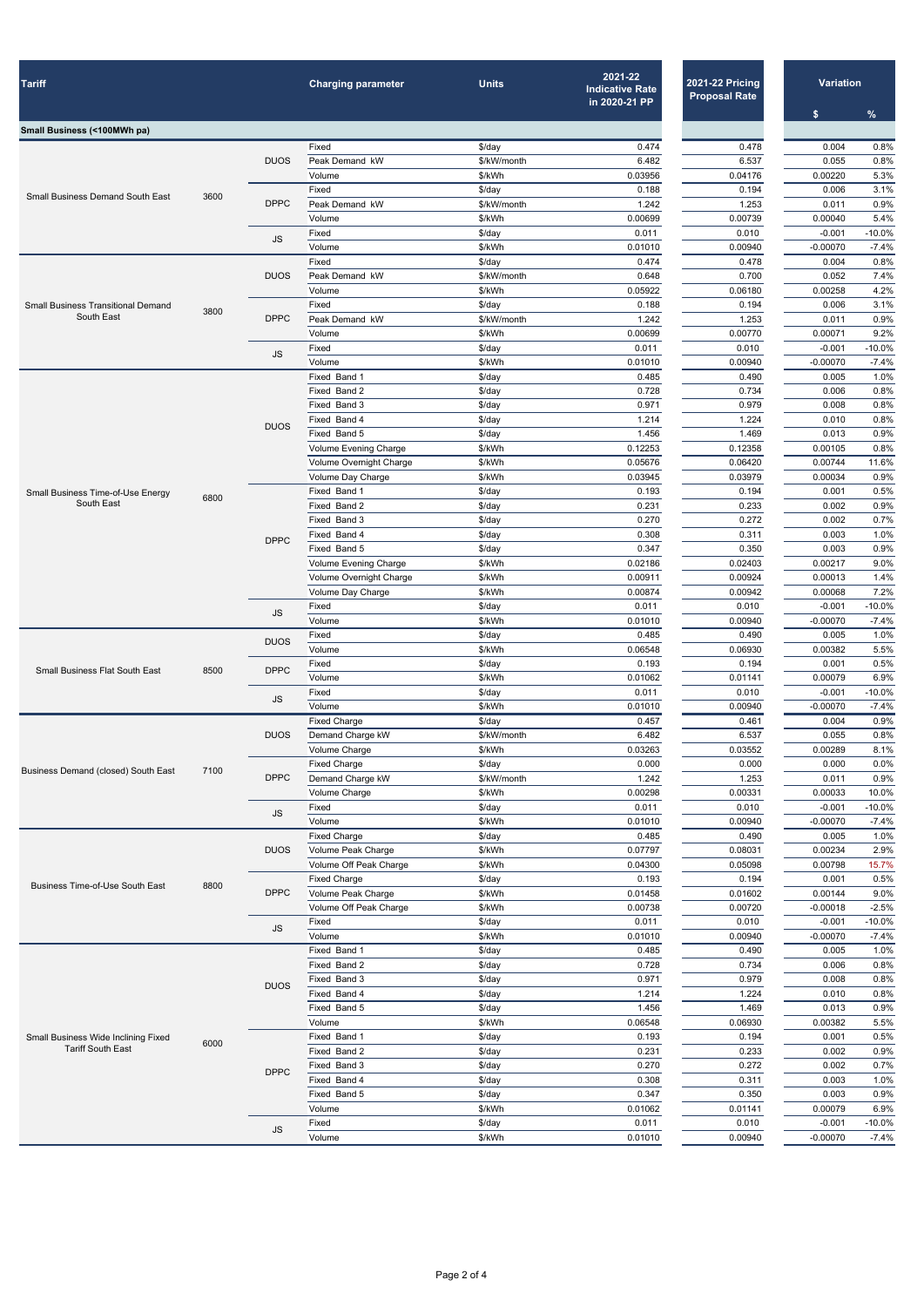| <b>Tariff</b>                              |      |                                     | <b>Charging parameter</b>      | <b>Units</b>           | 2021-22<br><b>Indicative Rate</b><br>in 2020-21 PP | <b>2021-22 Pricing</b><br><b>Proposal Rate</b> | <b>Variation</b>    |                 |
|--------------------------------------------|------|-------------------------------------|--------------------------------|------------------------|----------------------------------------------------|------------------------------------------------|---------------------|-----------------|
| Controlled load (<100MWh pa)               |      |                                     |                                |                        |                                                    |                                                | \$                  | $\frac{9}{6}$   |
|                                            |      |                                     | Fixed                          | \$/day                 | 0.485                                              | 0.490                                          | 0.005               | 1.0%            |
|                                            |      | <b>DUOS</b>                         | Volume                         | \$/kWh                 | 0.02838                                            | 0.02922                                        | 0.00084             | 2.9%            |
| <b>Small Business Primary Load Control</b> |      |                                     | Fixed                          | \$/day                 | 0.096                                              | 0.097                                          | 0.001               | 1.0%            |
| South East                                 | 5700 | <b>DPPC</b>                         | Volume                         | \$/kWh                 | 0.01264                                            | 0.01337                                        | 0.00073             | 5.5%            |
|                                            |      |                                     | Fixed                          | $$$ /day               | 0.011                                              | 0.010                                          | $-0.001$            | $-10.0%$        |
|                                            |      | <b>JS</b>                           | Volume                         | \$/kWh                 | 0.01010                                            | 0.00940                                        | $-0.00070$          | $-7.4%$         |
|                                            |      | <b>DUOS</b>                         | Volume                         | \$/kWh                 | 0.02838                                            | 0.02929                                        | 0.00091             | 3.1%            |
| <b>Economy South East</b>                  | 9100 | <b>DPPC</b>                         | Volume                         | \$/kWh                 | 0.01161                                            | 0.01222                                        | 0.00061             | 5.0%            |
|                                            |      | <b>JS</b>                           | Volume                         | \$/kWh                 | 0.00790                                            | 0.00769                                        | $-0.00021$          | $-2.7%$         |
|                                            |      | <b>DUOS</b>                         | Volume                         | \$/kWh                 | 0.01838                                            | 0.01929                                        | 0.00091             | 4.7%            |
| Super Economy South East                   | 9000 | <b>DPPC</b>                         | Volume                         | \$/kWh                 | 0.01161                                            | 0.01222                                        | 0.00061             | 5.0%            |
|                                            |      | <b>JS</b>                           | Volume                         | \$/kWh                 | 0.00790                                            | 0.00769                                        | $-0.00021$          | $-2.7%$         |
| <b>Unmetered</b>                           |      |                                     |                                |                        |                                                    |                                                |                     |                 |
|                                            |      | <b>DUOS</b>                         | Volume                         | \$/kWh                 | 0.04515                                            | 0.04706                                        | 0.00191             | 4.1%            |
| <b>Unmetered South East</b>                | 9600 | <b>DPPC</b>                         | Volume                         | \$/kWh                 | 0.01104                                            | 0.01162                                        | 0.00058             | 5.0%            |
|                                            |      | JS                                  | Volume                         | \$/kWh                 | 0.00664                                            | 0.00591                                        | $-0.00073$          | $-12.4%$        |
| Large Business (>100MWh pa)                |      |                                     |                                |                        |                                                    |                                                |                     |                 |
|                                            |      |                                     | Fixed                          | $$$ /day               | 4.572                                              | 4.611                                          | 0.039               | 0.8%            |
|                                            |      | <b>DUOS</b>                         | <b>Actual Demand Peak</b>      | \$/kVA/month           | 9.192                                              | 9.726                                          | 0.534               | 5.5%            |
|                                            |      |                                     | <b>Excess Demand</b>           | \$/kVA/month           | 1.838                                              | 1.945                                          | 0.107               | 5.5%            |
| LV Demand Time-of-Use South East           |      |                                     | Volume                         | \$/kWh                 | 0.01612                                            | 0.01675                                        | 0.00063             | 3.8%            |
|                                            | 7200 | <b>DPPC</b>                         | Fixed                          | $$$ /day               | 0.000                                              | 0.000                                          | 0.000               | 0.0%            |
|                                            |      |                                     | <b>Actual Demand Peak</b>      | \$/kVA/month           | 2.832                                              | 2.856                                          | 0.024               | 0.8%            |
|                                            |      |                                     | <b>Excess Demand</b><br>Volume | \$/kVA/month<br>\$/kWh | 0.566<br>0.00481                                   | 0.571<br>0.00543                               | 0.005<br>0.00062    | 0.9%<br>11.4%   |
|                                            |      |                                     | Fixed                          | \$/day                 | 0.594                                              | 0.564                                          | $-0.030$            | $-5.3%$         |
|                                            |      | JS                                  | Volume                         | \$/kWh                 | 0.00552                                            | 0.00528                                        | $-0.00024$          | $-4.5%$         |
| <b>Demand Small South East</b>             |      | <b>DUOS</b>                         | Fixed                          | \$/day                 | 3.587                                              | 3.618                                          | 0.031               | 0.9%            |
|                                            |      |                                     | <b>Actual Demand</b>           | \$/kVA/month           | 12.009                                             | 11.140                                         | $-0.869$            | $-7.8%$         |
|                                            |      |                                     | Volume                         | \$/kWh                 | 0.00371                                            | 0.00795                                        | 0.00424             | 53.3%           |
|                                            |      | <b>DPPC</b><br>$\mathsf{JS}\xspace$ | Fixed                          | \$/day                 | 1.370                                              | 1.382                                          | 0.012               | 0.9%            |
|                                            | 8300 |                                     | <b>Actual Demand</b>           | \$/kVA/month           | 2.741                                              | 2.764                                          | 0.023               | 0.8%            |
|                                            |      |                                     | Volume                         | \$/kWh                 | 0.00418                                            | 0.00481                                        | 0.00063             | 13.1%           |
|                                            |      |                                     | Fixed                          | $\frac{1}{2}$ /day     | 0.594                                              | 0.564                                          | $-0.030$            | $-5.3%$         |
|                                            |      |                                     | Volume                         | \$/kWh                 | 0.00552                                            | 0.00528                                        | $-0.00024$          | $-4.5%$         |
| Demand Large South East                    | 8100 |                                     | Fixed                          | $$$ /day               | 29.558                                             | 29.813                                         | 0.255               | 0.9%            |
|                                            |      | <b>DUOS</b>                         | <b>Actual Demand</b>           | \$/kVA/month           | 10.427                                             | 10.221                                         | $-0.206$            | $-2.0%$         |
|                                            |      |                                     | Volume                         | \$/kWh                 | 0.00556                                            | 0.00772                                        | 0.00216             | 28.0%           |
|                                            |      |                                     | Fixed                          | \$/day                 | 5.636                                              | 5.685                                          | 0.049               | 0.9%            |
|                                            |      | <b>DPPC</b>                         | <b>Actual Demand</b>           | \$/kVA/month           | 2.832                                              | 2.856                                          | 0.024               | 0.8%            |
|                                            |      |                                     | Volume                         | \$/kWh                 | 0.00175                                            | 0.00225                                        | 0.00050             | 22.2%           |
|                                            |      | JS                                  | Fixed                          | \$/day                 | 0.594                                              | 0.564                                          | $-0.030$            | $-5.3%$         |
|                                            |      |                                     | Volume                         | \$/kWh                 | 0.00552                                            | 0.00528                                        | $-0.00024$          | $-4.5%$         |
| Large Controlled Load (>100MWh pa)         |      |                                     |                                |                        |                                                    |                                                |                     |                 |
|                                            | 5800 | <b>DUOS</b>                         | Fixed<br>Volume                | \$/day<br>\$/kWh       | 3.587<br>0.05500                                   | 3.618<br>0.05489                               | 0.031<br>$-0.00011$ | 0.9%<br>$-0.2%$ |
| Large Business Primary Load                |      |                                     | Fixed                          | \$/day                 | 1.370                                              | 1.382                                          | 0.012               | 0.9%            |
| <b>Control South East</b>                  |      | <b>DPPC</b>                         | Volume                         | \$/kWh                 | 0.01110                                            | 0.01207                                        | 0.00097             | 8.0%            |
|                                            |      |                                     | Fixed                          | \$/day                 | 0.594                                              | 0.564                                          | $-0.030$            | $-5.3%$         |
|                                            |      | JS                                  | Volume                         | \$/kWh                 | 0.00552                                            | 0.00528                                        | $-0.00024$          | $-4.5%$         |
|                                            |      | <b>DUOS</b>                         | Volume                         | \$/kWh                 | 0.05500                                            | 0.05496                                        | $-0.00004$          | $-0.1%$         |
| Large Business Secondary Load              | 5900 | <b>DPPC</b>                         | Volume                         | \$/kWh                 | 0.00978                                            | 0.01249                                        | 0.00271             | 21.7%           |
| <b>Control South East</b>                  |      | JS                                  | Volume                         | \$/kWh                 | 0.00552                                            | 0.00528                                        | $-0.00024$          | $-4.5%$         |